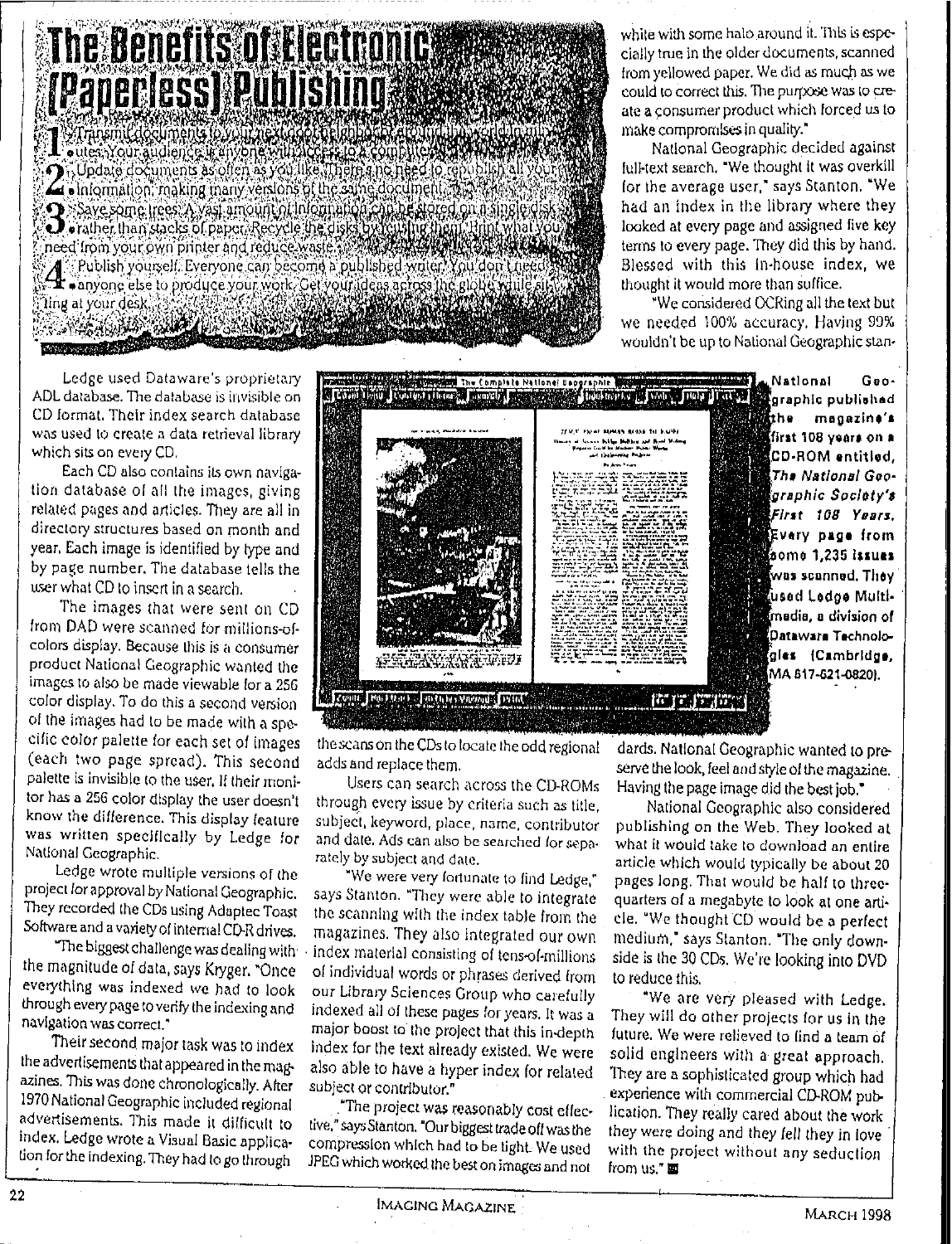· , TIle publishing can be done easi'y in house with a robust scanner, a CD-Recorder, or the right size Web server for Internet publishing. The conversion work can also be sent to service bureaus and electronic publishing houses, Many service bureaus offer Adobe PDF file conversion andelectronic publishing services. PDF plays a big part in the electronic pUblishing arena. The PDF format makes documents viewable on any platform while keeping all of the original document elements including layout, fonts, imbedded video and audio.

Another purpose to electronic pUblishing, besides distribution, is being able to preserve old and fragile paper documents safely. This gives access to the public without worrying about the wear and lear 10 irrcplaceable documents. .

National Geographic Put>. Ilshes 108 Years On CD-ROM

Natlonal Geographic completed a project last fall 10 publish the magazine's first 108years on CD-ROM entitled, *Tlie Notionat* Geographic Society's First 108 Years, The 30-CD collection spans'over 10 decades, It includes the magazine's first issue in October 011888 and continues up to the December issue of 1996, National Geographic published their issues 10 CD·ROM with lhc goal of preserving the information and makingit available to the public.

Every page from some 1,235 issues was scanned - more than 190,000 printed pages in total. This included text, graphics, photography and advertlsernents. National Geographic started the lesting for the project and coming up with requirements in February 1996. The work began in September and the CDs began shipping in August 1997.

"The approach was to scan the page and treat.it as electronic microfiche, We looked to preserve the actual pagc image and all the photos," says Tom Stanton, director of CD-ROMs for National Geographic Intcractlvo,

National Ceographic created Ihe CD collection lor consumers, TheCDs had <sup>10</sup> be able to run on a 486 66 PC with 8 MB, running Windows 3, I, "We created the product without high requirements realizing that not all users can alford to upgrade to Windows 95 or the latest thing," says Stanton.

"We went out locally to find a scanning service bureau in DC. Most companies were doing work for government applications, primarily a black and white science. We wanted to scan 24-bit color at a minimum with high photo quality, Creating a consumer product, tion because of the limits of display." National Ccogruphic came across Ledge Multimedia, a division of Dataware Technologies (Cambridge, MA 617-621-0820).

Ledge Multimedia also worked with Document Automatton Development (Overland Park, KS 913-663-4323), a provider of document automation services including electronic publishing and scanning. Document Automation Development (DAD) had the monumental task 01 scanning all 1,235 original issues. From there the scanned images would go to Ledge Multimedia for merging the scanned material and multiple indexes, Each image is a **twopage spread from UH:: magazine.**

The two companies developed a unified standard for use throughout the pro' iect. Test pages were scanned at various settings until they found the right settings to optimize the magazine's pages including **photographs** and images,

DAD used a collection of five software apphcations created in-house, collectively called DocuTrak, DocuTrak has a proprietary process lor workflow management that allowed DAD to accurately index and track some 300 total GB ofimages andinformation, Three complete sets of the magazine were delivered on three forklifts direct from National Geographic, The first set was the maxterset. The second was a safety set, in case any pages in the master set were unusable with folds or stains. The third set was a back-up in case of a total catastrophe in the process.

"We used DocuTrak to index every page <sup>01</sup> every Issue from front cover to back cover, including foldouts," says Vince Pingel, president 01 DAD, "An operator turned the pages of each issue and entered the inlormation into the Index formal by hand, Once everypage was indexed, the inlormation wentinto a database,"

The binding was cut off the master set and DAD began scanning the issues, Docu-Trak gives on-screen prompts to the scanner operator that lell the person exactly what pages they should be scanning, DAD reviewed every scanned image as part of their control on the scanning process,

DAD's use of DocuTrak in their work with National Geographic lei them eliminate a lot of the manual work and minimize the risk of human error. One of Docu'Irak's five components is an indexing module that drives the scanner and assigns the images file names, Another istIlc workflowcomponent that **drives** the **enlireprocc=J.\$. A U1ird isa** quality control piece that does a page by page check of every image burned to CD-R against

ł.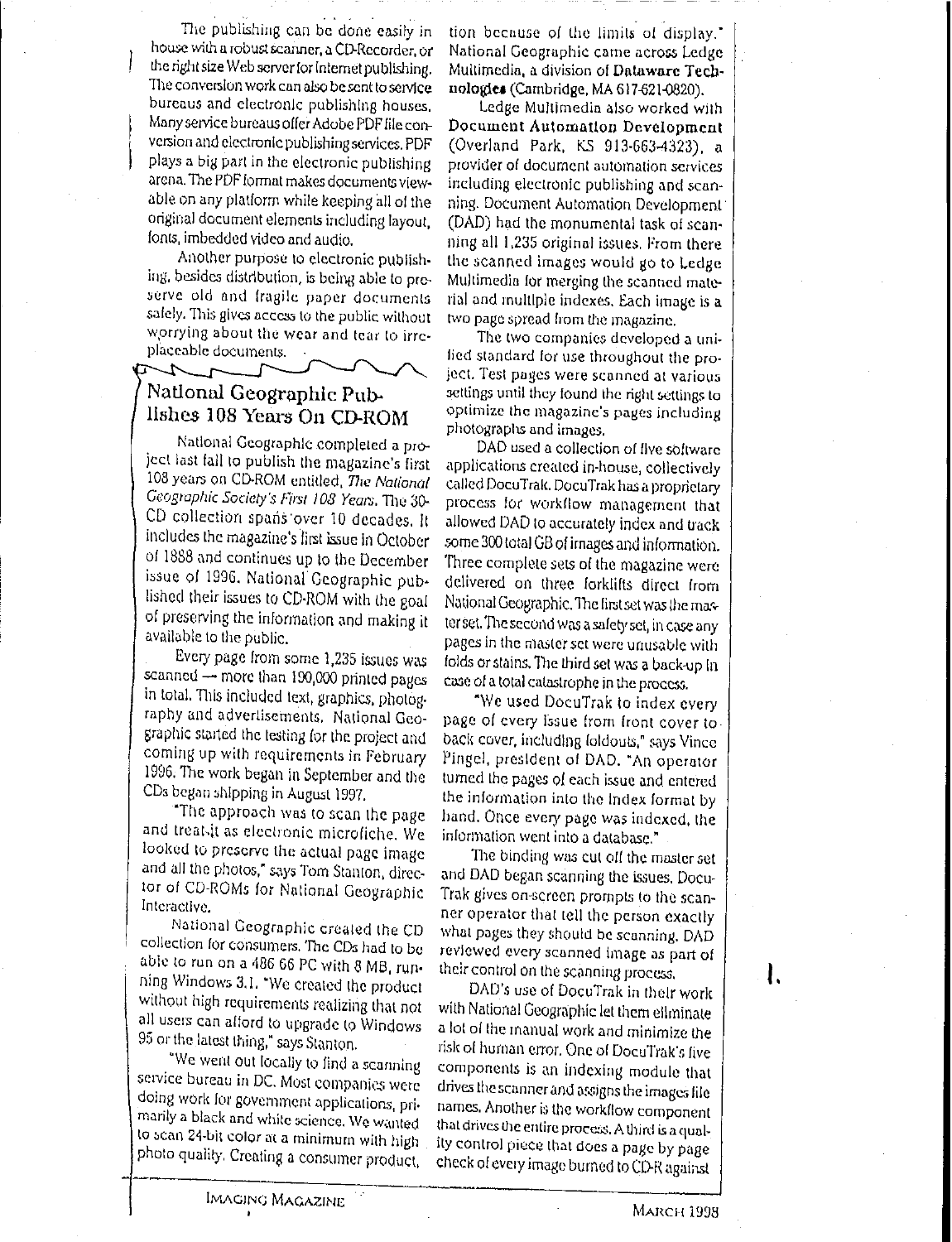the original index. A report generator itemizes the entire product and database in a spreadsheet fashion. This gets passed on to Dataware for them to build on.

To automate the process of giving the images file names. DAD had to create a structural index, assigning page numbers to all the pages that were numbered and unnum-

according to the structural index and placed the file in the proper directory. DAD automated the entire scanning process down to one person. They used one operator running two scanners at a time. The operator was freed up to do this because Docutrak automatically set all the scan settings.  $\sim$ 

File compression, image rotation, mov-

 $\gamma$ nother purpose to electronic pùblishing, besides distribution, is being able to preserve old and fragile paper documents safely.

bered, including foldouts and ads. "We took a page-by-page account from all the issues to figure out how to fit this into a file naming scheme," says Pingel. "This is where Docu-Trak came in. We created our structural Index of the magazine and put that into DocuTrak. DocuTrak drove the scanning process and guided the operator."

DocuTrak gave prompts to the scanner operator, automatically named the file ing the files across to the network to the burner and staging of the CD-R was all done automatically by DocuTrak.

DAD created about three GB of scanned Images a day. These were compressed using Pegasus Soliware and staged for CD mastering. Two complete sets were created, one for Ledge Multimedia and one for DAD's backup. There were 644 CDs per set - 1,288 CDs In total were authored in house. One CD  $\mathcal{L}_{\mathrm{max}}$ 

holds two issues in uncompressed BMP format and JPEG compressed format. To record the issues onto CDs. DAD used a Panasonic CD-recorder, an HP CDrecorder, Sony CD-R media and Adaptec CD creation soltware.  $\sim 10^{-1}$ 

After mastering, each CD was checked again for errors by physically comparing each scanned image with the original page from the safety set of magazines. "We did everything we could to make sure every page was accounted for and the scanned pages were error free," says Pingel.

The complete set of images on CD was sent to Ledge Multimedia to be merged with the vast index created by the Library Science Group at National Geographic and Ledge's Index search database and image navigation database format,

"We worked closely with National Geographic on the design of the project," says Lisa Kryger, executive producer from Ledge Multimedia, "We helped them come to terms with what they could and could not do. They wanted all the documents kept in the same format they originally appeared in with the same index used in the magazine."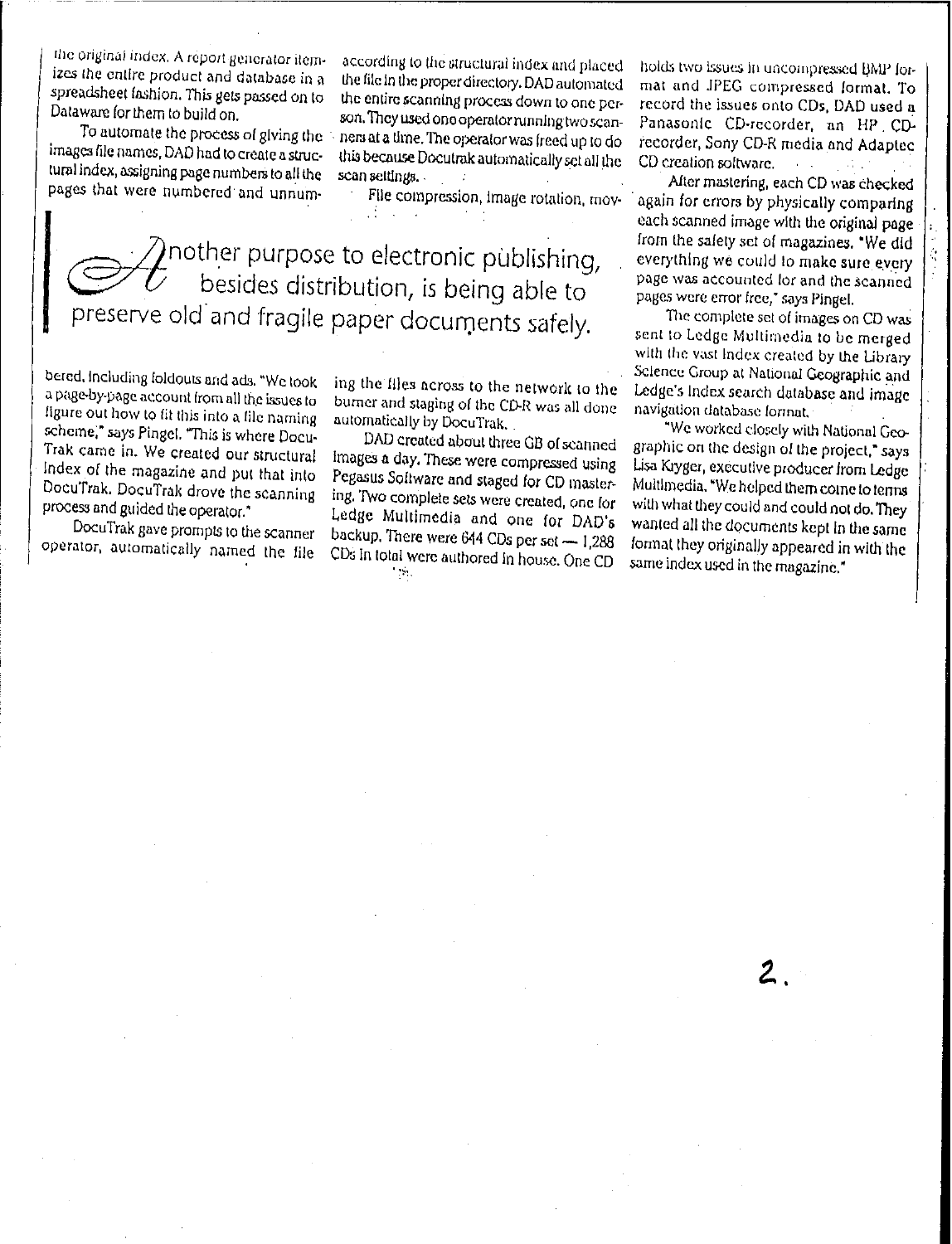## **The Benefits of Electronics of** *[Paperless] Publishing Second*

Thansmithedments to you he states to hat a computer and the A sinformation, making many versions of the sune document. Save some trees. A vast amount of the sung document as when a street of the same trees. A vast amount of the disk contact of the stored on it single disk<br>Devaties than stacks of paper Recycle in Edisk by which in the momen Ting at your desk,  $\chi_2$ **The Community of the Community of the Community of the Community of the Community of the Community of the Community** 

white with some halo around it. This is especially true In the older documents. scanned from yellowed paper. We did as much as we could to correct this. The purpose was to create a consumer product which forced us to make compromises in quality."

National Geographic decided against full-text search, "We thought it was overkill for Ihe average user: says Stanton. ·We had an index in the library where they looked at every page and assigned five key terms to every page. They did this by hand. Blessed with this in-house index, we thought it would more than suffice.

"We considered OCRing all the text but we needed 100% accuracy. Having 99% wouldn't be up to National Geographic stan-

Ledge used Dataware's proprietary ADL database. The database is invisible on CD format. Their index search database was used to create a data retrieval library which sits on every CD.

Each CD also contains its own navigalion database of all the images, giving related pages and articles. They are all in directory structures based on month and year. Each image *is*identified by type and by page number. The database tells the user what CD 10 insert in a search.

The images that were sent on CD Irom DAD were scanned lor millions-ofcolors display. Because this is a consumer product National Geographic wanted the images 10 also be made viewable lor a 256 color display.To do this a second version of the images had to be made with a specific color palette for each set of images (each two page spread). This second adds and replace them,<br>palette is invisible to the user. If their moni- Users can search palette is invisible to the user. If their moni-<br>tor has a 256 color display the user doesn't through every issue by criteria such as title.

nal Geographic. rately by subject and date.<br>Ledge wrote multiple versions of the ratio were very fortun. Ledge wrote multiple versions of the "We were very fortunate to find Ledge,"<br>project for approval by National Geographic. Savs Stanton. "They were able to integrate

azines. This was done chronologically. Alter subject or contributor." 1970 National Geographic included regional "The project was reasonably cost effec-<br>advertisements. This made it difficult to the "says Stanton "Outbiddest toda offunction



the scans on the CDs to locate the odd regional

for has a 256 color display the user doesn't through every issue by criteria such as title,<br>know the difference. This display feature subject, keyword, place, name, contributor know the dillerence. This display feature subject, keyword, place, name, contributor<br>was written specifically by Ledge for and date. Ads can also be searched for sepawas written specifically by Ledge for and date. Ads can also be searched for sepa-<br>National Geographic. Tately by subject and data

project for approval by National Geographic. says Stanton. "They were able to integrate<br>They recorded the CDs using Adaptec Toast – the scanning with the index table from the They recorded the CDs using Adaptec Toast – the scanning with the index table from the<br>Software and a variety of internal CD-R drives. – magazines. They also integrated our OWD vare and a variety of internal CD-R drives. In magazines. They also Integrated our own<br>"The biggest challenge was dealing with is index material consisting of tense (millions The biggest challenge was dealing with . index material consisting of tens-of-millions the magnitude of data, says Kryger, "Once and individual words or phrases derived from the magnitude of data, says Kryger, "Once of individual words or phrases derived from<br>everything was indexed we had to look our Library Sciences Group who carefully everything was indexed we had to look our Library Sciences Group who carefully<br>through every page to verify the indexing and indexed all of these pages for years. It was a through every page to verily the indexing and indexed all of these pages for years. It was a<br>main boost to the main boost to the available to the distribution gation was correct."<br>Their second major task was to index lindex for the text already existed. We were Their second major task was to index Index for the text already existed. We were<br>the advertisements that appeared in the mage also able to have a fivner index for related also able to have a hyper index for related

advertisements. This made it difficult to tive," says Stanton. "Our biggest trade off was the<br>index, Ledge wrote a Visual Basic applica- compression which had to be fight. We used index, Ledge wrote a Visual Basic applica- compression which had 10be tight. We used JPEG which worked the best on images and not

dards, National Geographic wanted 10 preserve the look, feel and style of the magazine, Having the page image did the best job."

Nationa] Geographic also considered publishing on the Web. They looked at what it would take 10 download an entire article which would typically be about 20 pages long. That would be half to threequarters ol a megabyte to look at one ani. cle. "We thought CD would be a perfect medium," says Stanton. "The only downside is the 30 CDs. We're looking into DVD to reduce this,

"We are very pleased with Ledge. They will do other projects for us In the future. We were relieved to find a team of solid engineers with a great approach. They are a sophisticated group which had experience with commercial CD-ROM publication. They really cared about the work they were doing and they fell they in love with the project without any seduction Jrorn us: IIll

IMAGING ,Y!ACAl:INE "'lARCH <sup>1993</sup>